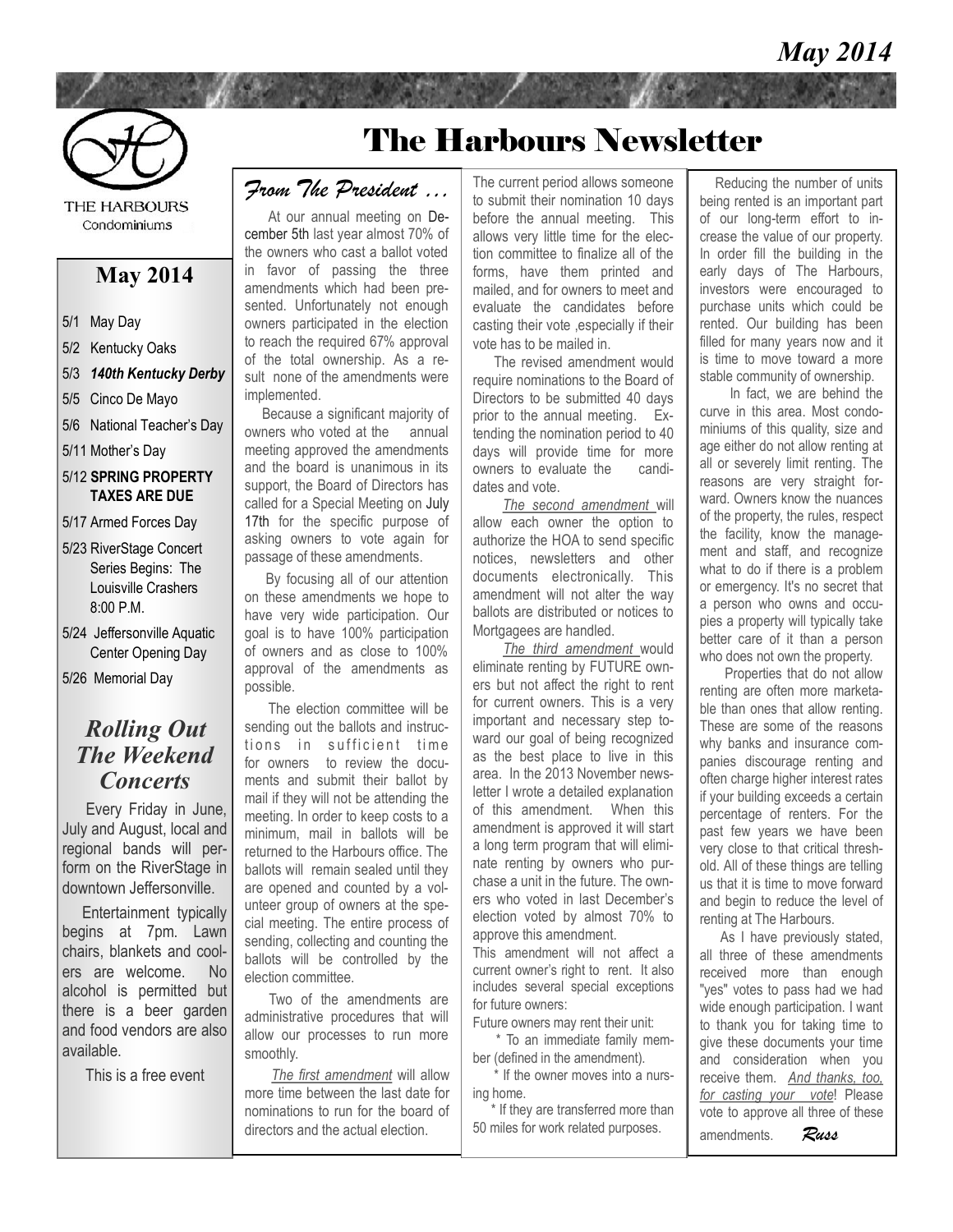

# The Harbours Newsletter *May 2014*

## Board Member Resignation

 Jackie O'Banion has tendered her resignation from the Board of Directors. Jackie has accepted a position with a company in another state and she and her family will be selling their townhome and relocating.

 Jackie only served as a board member for a few months but her expertise and knowledge were greatly appreciated. She will be missed by the Board and all of her friends at The Harbours. We wish Jackie and her family all the best.

## Shop Vac Now Available

We have purchased a Shop Vac for our residents use. If you're interested in using the Shop Vac, please contact the office and reserve a date and time that you want to use it.

 Residents may sign out the Shop Vac from either the office staff or Concierge. We recommend you reserve the Shop Vac with the office in advance so that the Concierge is aware that you will be picking the unit up and that there isn't a conflict with another owner's reservation of the unit.

 Please be courteous of other residents who will be using this equipment next and return it dry, clean and within the time allowed. We request that no resident check the equipment out for longer than 24 hours unless they check it out for the weekend.

### Water Alarms

 There were two incidents over the past two weeks that water alarms prevented from becoming water-intrusion tradegies.

 On Thunder a water alarm alerted the President of our HOA that his water heater was leaking. Turning off the water to the water heater and draining the water heater prevented a disaster from occurring on a day when he was hosting friends and family for a day of fun.

 This past week a water alarm sounded and prevented another disaster from occurring. We recognize that these alarms have the ability to let owners know that there is an issue that requires immediate attention. Even if an owner is not home, the alarms are loud and alert anyone walking past the condo that there is something wrong.

 Our shipment of water alarms has arrived and we'll be distributing them to individual units later this month. We'll forward a notice to all residents and out of town owners to let you know when your floor will receive distribution of these units. We'll also provide information on what you may expect if the battery becomes weak or if the water alarm detects a level of moisture within the near vicinity of the alarm.

 When we deliver and install the water alarms we will also be checking the balcony railing posts in each condo to determine which posts still need to be repaired.

 Preliminary inspection of a few balconies indicate that there are issues with 100% of the rail posts on tiled balconies. Water has seeped in under the tile and rusted the posts below the tile. This is occurring because of the inevitable cracks in the tile and no ready access to the posts.

 This will have to be corrected by removing the tile around the rail posts, grinding off the rust around the post that is below the tile line, priming the post and install an appropriate caulking material (not Ready Mix concrete which will crack and make it more difficult to repair in the future).

 We will have recommendations for the appropriate materials in about a week and you may call the office if you need the information to correctly repair the posts on your balcony.

 If you previously purchased one or more high decibel water alarms from the HOA you may request reimbursement for up to 2 alarms.

#### Derby Dinner Playhouse *SPECIAL OFFER FOR HOMETOWN TOURIST MONTH!*

BUY ONE TICKET AT REGULAR PRICE & GET ONE FREE for "SINGIN' IN THE RAIN" on May 14 only and for the upcoming comedy "CASH ON DE-LIVERY" on May 20, 21, 27 & 28 only.

*Not valid on previously purchased tickets or with any other discount, and is subject to availability. Limit 2. Must mention HOMETOWN TOURIST for discount.* 

Call [812-288-8281](tel:812-288-8281) for reservations or visit [www.derbydinner.com](http://www.derbydinner.com/)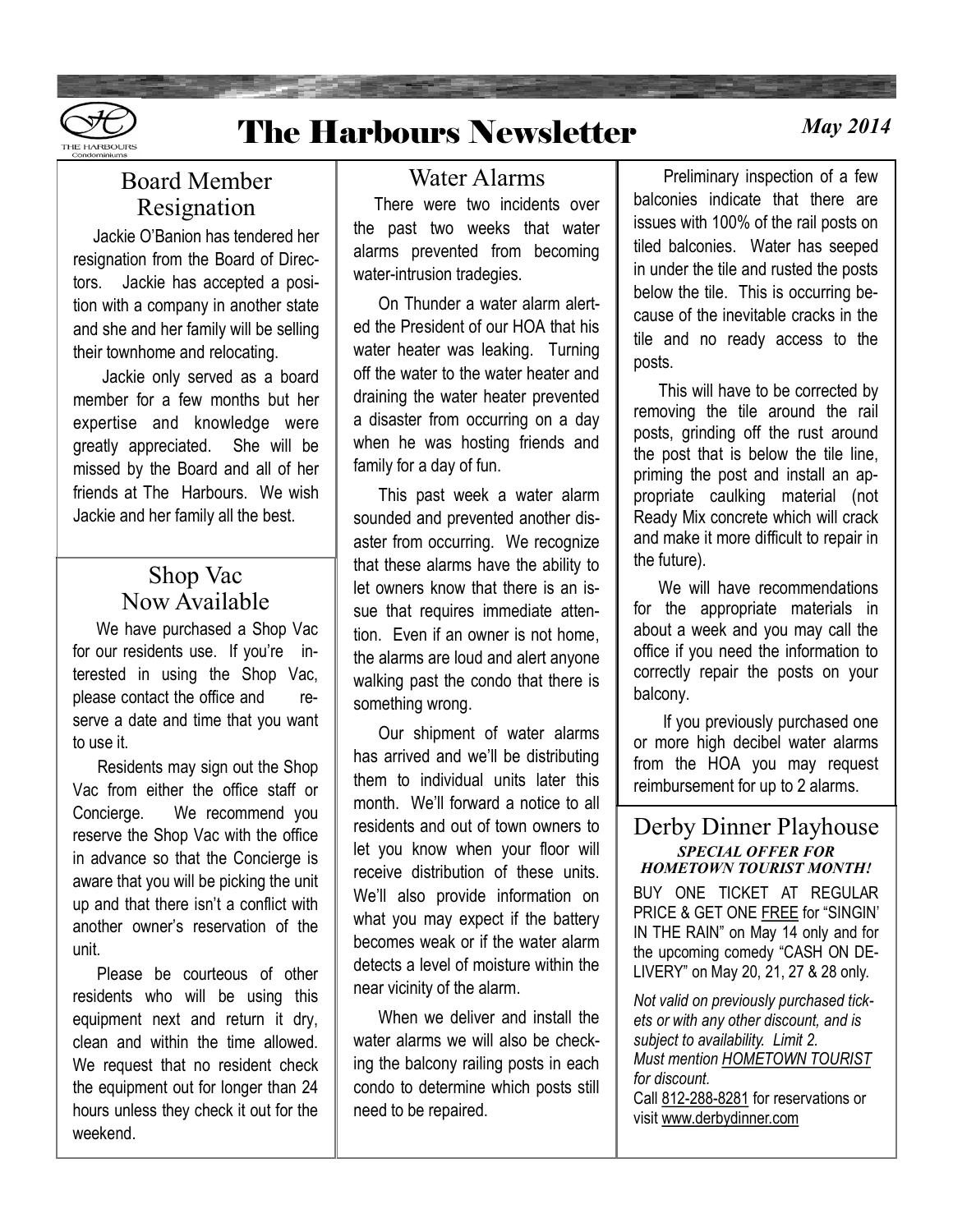

## **The Harbours Newsletter**

**May 2014** 

#### **Thunder Funder Recap**

 A Special *Thank You!* to everyone who made donations to Thunder Funder. The total donations raised this year exceeded our 2013 contributions by over 50%.

 The Derby Festival is a non-profit organization, but it provides world-class entertainment. Thunder Over Louisville is the region's largest annual event, but the Festival makes virtually no financial return on the show. However, Thunder greatly benefits a large number of other local non-profit organizations. For instance, Thunder is the No. 1 fund-raiser for the Louisville Science Center, the Kentucky Center for the Arts, Louisville Slugger Museum, Easter Seals, Actors Theatre of Louisville, the Louisville Ballet and the Belle of Louisville. For these and many other reasons, the Festival remains committed to producing such an important community asset.

 The Festival would not be able to produce such a far-reaching economic impact on the community without the unwavering support of its corporate sponsors and other sources of revenue, including individual contributions.

This year's Harbours contributors include:

George Bott & Amy Blevins Berkshire Hathaway Parks and Weisberg Realtors Sharon Chandler Diana & Courtney Crombie Russ and Sandi Johnson Kevin and Terrie Korte Ryan and Tammy Kruger Elizabeth Lacer Mary Lou Trautwein-Lamkin Kevin Malenga Irmgard Mercer Daniel Musinski Patrick and Tony O'Steen Tony and Jayne Pelaski W.T. Roberts Kathleen Quiggins Dusty Sloan Jennifer Stansberry Lloyd and Teresa Tarter Elizabeth Wyckoff Brian, Robin & Dorie Zipperle Kevin & Debbie Zipperle Total Amount Contributed by Harbours Residents was \$1,020.00.

## *Thunder Recap from the P.M.*

 Hats off to our great staff for their massive Spring clean up efforts. Our great lawn and pool area looked terrific.

 As you know, Thunder Over Louisville was earlier this year and the weather prior to the event was below normal. Thankfully we had a perfect day and I hope everyone enjoyed the event.

 Thanks to everyone who shared their generous accolades regarding our staff. Many of you made very favorable comments and offered great suggestions that will be considered next year.

 I'm pleased to report that the total amount spent for security and other Thunder expenses was significantly lower than in years past.

 Thanks also to everyone who contacted our city officials regarding our request to restrict vendors from parking on Riverside Dr. We salute our community leaders and appreciate their efforts. Mayor Mike Moore and Councilman Mike Davis were both instrumental in standing up for our cause. They both truly know that "*We have the view"* and wanted our residents to be able to enjoy this great, fun day. I've purchased a special "Thank You Card" for each of these men. I'll have them in the lobby for a few days if you would like to stop by and sign the cards personally.

 Thanks again to everyone who made this a very special event.

*Daniel M* 

## **HOA Utility Recap for March, 2014:**

Cost per sq.ft. for March:

| \$.0572  |
|----------|
| \$ .0072 |
| \$ .0207 |
|          |

Type of Unit & Square Footage:

| Type of Unit    | SQ FT |
|-----------------|-------|
| AA              | 845   |
| Α               | 992   |
| B               | 987   |
| BB              | 1,974 |
| BC              | 1,929 |
| <b>BD</b>       | 1,800 |
| C               | 942   |
| CF              | 2,140 |
| D               | 813   |
| E               | 1,353 |
| ΕE              | 1,500 |
| F               | 1,198 |
| G               | 1,420 |
| T               | 2,469 |
| U               | 1,832 |
| V               | 1,358 |
| W               | 3,537 |
| X               | 1,988 |
| Υ               | 1,988 |
| Z               | 1,957 |
| TH <sub>1</sub> | 1,953 |
| TH <sub>2</sub> | 1,903 |

Example:

 Type AA Unit March Electricity for HOA: 845 sq.ft.  $x$  \$.0572 = \$48.33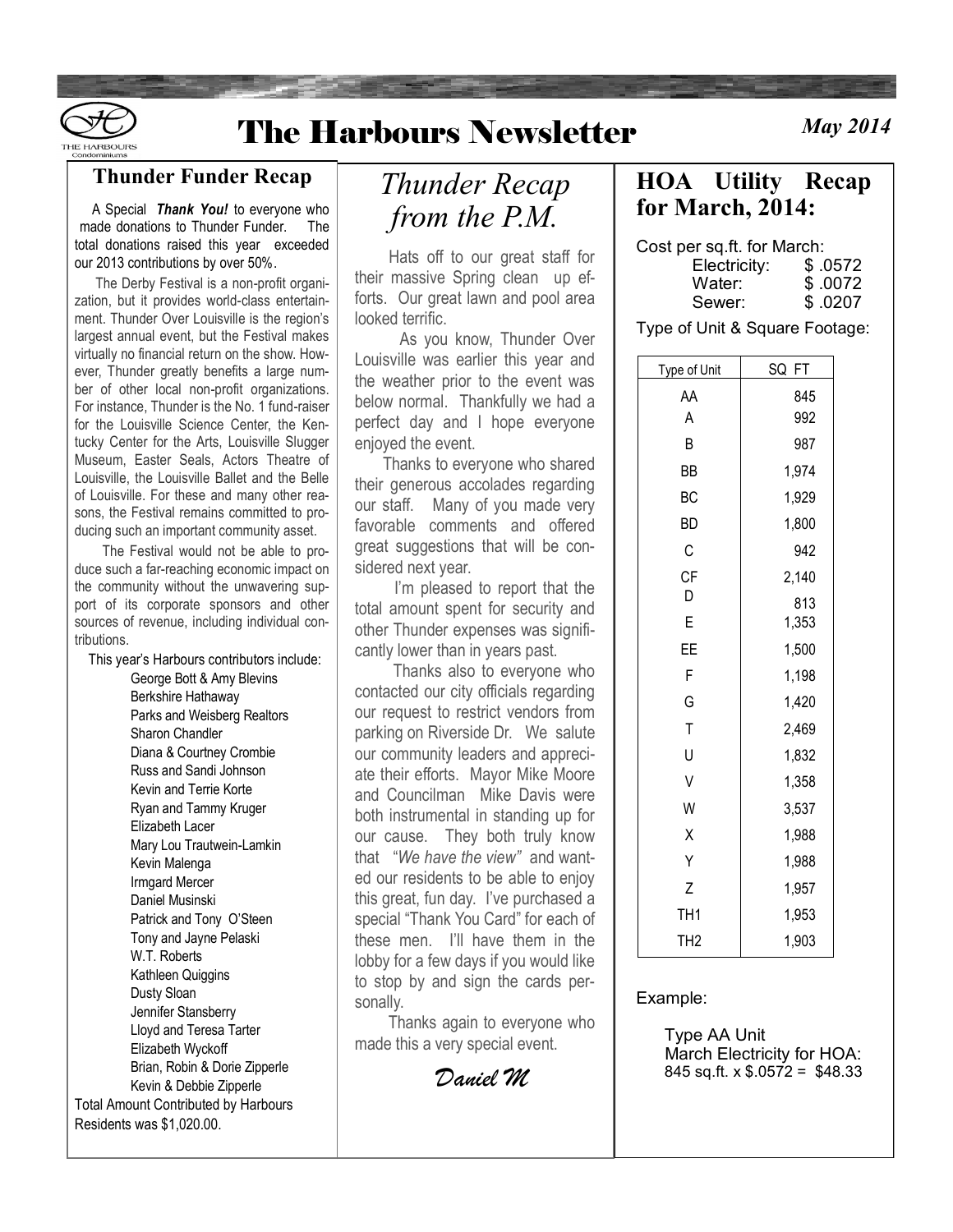

# **The Harbours Newsletter**

**May 2014** 

## **Building Exterior Project Update**

 The findings of the engineer's investigation of the condition of the exterior of our building have shown that there is a significant amount of repair work that must be done prior to cleaning and/or painting the building. The engineer's report has confirmed that we have water leaking through the mullions in some of the windows. The *saw tooth* portion of our building appears to have the most and worst issues.

 We are in the final stages of getting quotes for caulking the window mullions as well as around all of the windows in just the *saw tooth* units. After the repairs have been completed in this section it is our intent to proceed with making any applicable repairs to the EIFS in the *saw tooth* units. The *saw tooth* section will then be ready to be cleaned and/or painted. This will be the first stage of completely waterproofing and refurbishing one section of our building.

 Windows are an owners responsibility and a prorata cost will be assessed to each owner to caulk the mullion in their unit's window(s). The cost of caulking around the windows is not an owner's responsibility and that cost will be absorbed by the HOA in the Exterior Building Project. We will forward a letter to each homeowner that will include a complete description of the work that is required, explaining why it must be done and what the cost will be to the homeowner. All costs will be disclosed and assessed before the work is started and owners will be required to submit payment in a timely manner as stated in our bylaws and declarations. Our best estimate is that the cost to each homeowner to repair and seal the mullion in their window will be approximately \$250 plus applicable taxes. This estimate is based on our being able to do all 70 of the *saw tooth* units at the same time and if our engineer approves the current repair proposal that we have received. We recognize that there is still much more engineering work that needs to be completed before the repair procedure and costs can be finalized.

 Another study we are in the process of wrapping up is a problem of leaking in the balconies of the *saw tooth* units. In these units there is a unique caulk seal that runs through the center of the balcony. In the other wings of our building this caulk seal is between units and not exposed to the weather. This caulk seam has a life span of approximately 15 to 20 years and has begun to fail in some units. The units which have poor drainage (not slanted away from the sliding doors) are the most problematic. Some units that have covered their balcony with tile and restricted access to the caulk joint are also creating problems.

 Our engineer has written a specification for properly covering a balcony with tile that will allow proper access to the caulk joint as well as correct water proofing and drainage. If you are interested in covering your balcony with tile, please request a copy of the specifications that your contractor will need to follow to ensure you do not incur damage to your unit or the unit below. Daniel has a copy of these specifications and will assist with inspecting your balcony to ensure that the contractor is adhering to the required specifications.

 We are in the process of trying to find a solution for those balconies that have already been covered with tile but the installation may not be in line with our current requirements. If your unit or the unit below you are not experiencing a leak, we are not requiring any action on your part.

 Remember that you own your balcony and you are responsible for its upkeep as well as any damage that a leak might create, regardless whether the damage is to your condo, another condo or HOA property.

## **The Best New Carts!**

 The new carts we have are very nice. Special thanks to Daniel's idea of asking the contractors to only use the old carts which means that we now *almost always*  have a cart available for unloading.

 However, if you want to be 100% sure you always have a cart I can highly recommend this model that I bought about 7 years ago for my daughter who had moved to a high rise in Chicago. She has since returned home and now my husband and I enjoy the use of this cart. It is very light and folds up like an umbrella however it can carry up to 120 lbs. The wheels all rotate so it will turn on a dime. The carrier is water-resistant, heavy duty canvas and it has held up very well with lots of use over the last 7 years. It is called Versacart and is available at their website or on **[amazon.com](http://amazon.com/)** for about \$50.00.

#### **CALLING ALL ARTISTS**

#### **Creative Crosswalk Project**

The City of Jeffersonville and the Jeffersonville Public Art Commission in collaboration with the Jeffersonville Street Department are seeking artists or art teams to assist with the replacement of old crosswalks within the Historic Downtown District with something distinctive , unique and artist designed. The new crosswalk compositions will be compliant with traffic and safety regulations. The project goal is to enhance the pedestrian experience, give better definition to Jeffersonville's Historic Downtown district and provide an additional public art experience for our citizens. A total of 4 designs will be chosen.

OFFICIAL CALL FOR ENTRY **WILL CLOSE July 18, 2014 @ 3:00 PM**

Send OR email responses to the: ATTN: PUBLIC ART COMMISSION 500 Quartermaster Court Jeffersonville, Indiana 47130